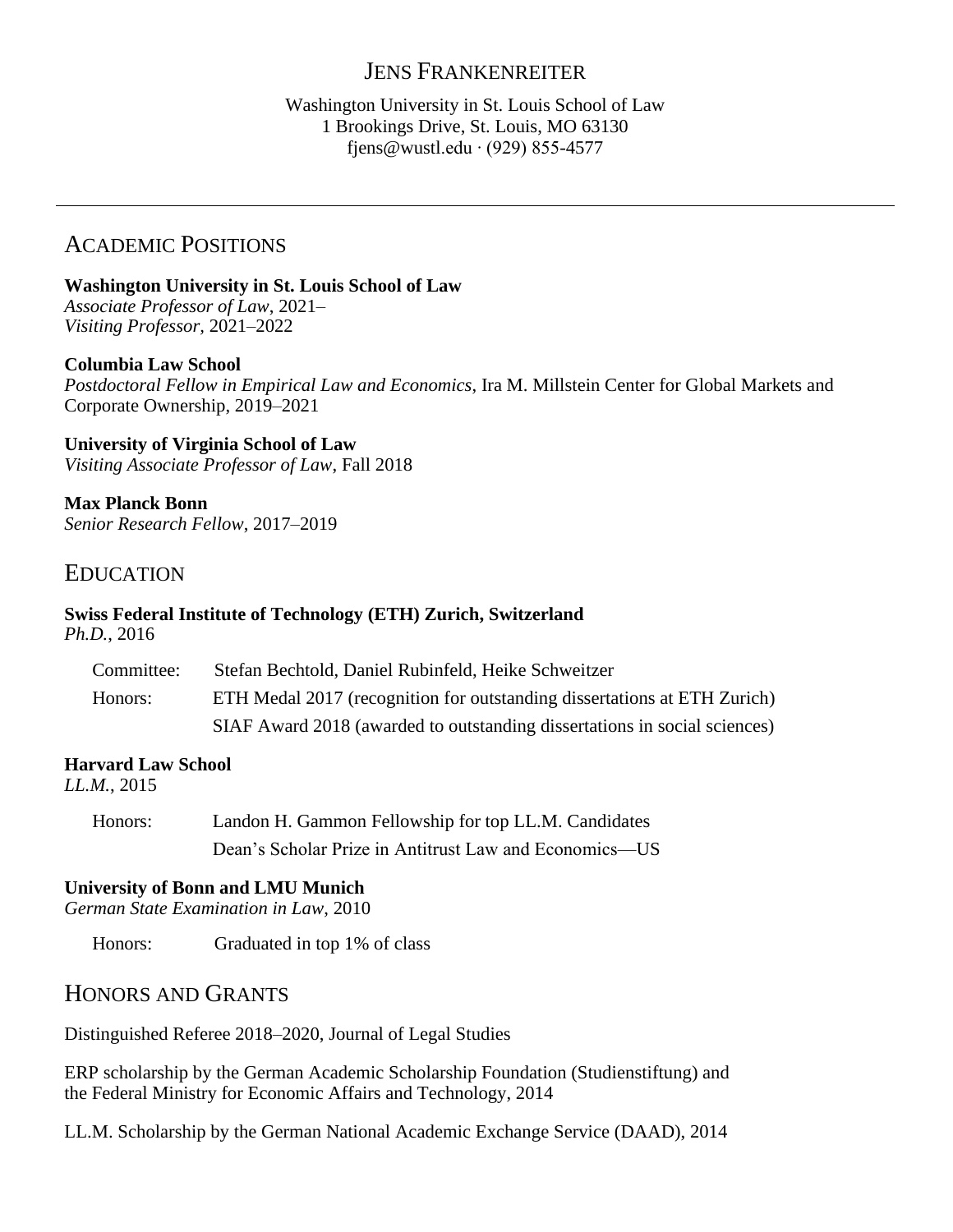# **PUBLICATIONS**

## *Cost-Based California Effects*

39 YALE JOURNAL ON REGULATION (forthcoming 2022) Featured on ProMarket, October 21, 2021

## *Natural Language Processing in Legal Tech*

LEGAL TECH AND THE FUTURE OF CIVIL JUSTICE (David Freeman Engstrom ed., forthcoming 2022) (with Julian Nyarko)

## *Cleaning Corporate Governance*

170 UNIVERSITY OF PENNSYLVANIA LAW REVIEW 1 (2021) (with Cathy Hwang, Yaron Nili and Eric Talley)

Featured on the Harvard Law School Forum on Corporate Governance, March 17, 2021

Featured on ProMarket, June 8, 2021

## *The Deep Structure of Deliberate Ignorance – Mapping the Terrain*

DELIBERATE IGNORANCE – CHOOSING NOT TO KNOW 65 (Ralph Hertwig & Christoph Engel eds., 2021) (with Barry SCHWARTZ et al.)

## *Computational Methods in Legal Analysis*

16 ANNUAL REVIEW OF LAW AND SOCIAL SCIENCE 39 (2020) (with Michael A. Livermore)

## *Writing Style and Legal Traditions*

LAW AS DATA: COMPUTATION, TEXT, AND THE FUTURE OF LEGAL ANALYSIS 153 (Michael A. Livermore & Daniel Rockmore eds., 2019)

## *Text as Observational Data*

LAW AS Data: COMPUTATION, TEXT, AND THE FUTURE OF LEGAL ANALYSIS 59 (Michael A. Livermore & Daniel Rockmore eds., 2019) (with Marion Dumas)

#### *Forum Selling Abroad*

92 SOUTHERN CALIFORNIA LAW REVIEW 487 (2019) (with Stefan Bechtold and Dan Klerman) Featured on the Oxford Business Law Blog, November 26, 2018

#### *The Limits of Smart Contracts*

175 JOURNAL OF Institutional AND THEORETICAL ECONOMICS (JITE) 149 (2019) (conference issue)

#### *Are Advocates General Political? An Empirical Analysis of the Voting Behavior of the Advocates General at the European Court of Justice*

14 REVIEW OF LAW & ECONOMICS 20160037 (2018)

## *Network Analysis and the Use of Precedent in the Case Law of the CJEU – A Reply to Derlén and Lindholm*

18 GERMAN Law JOURNAL 687 (2017)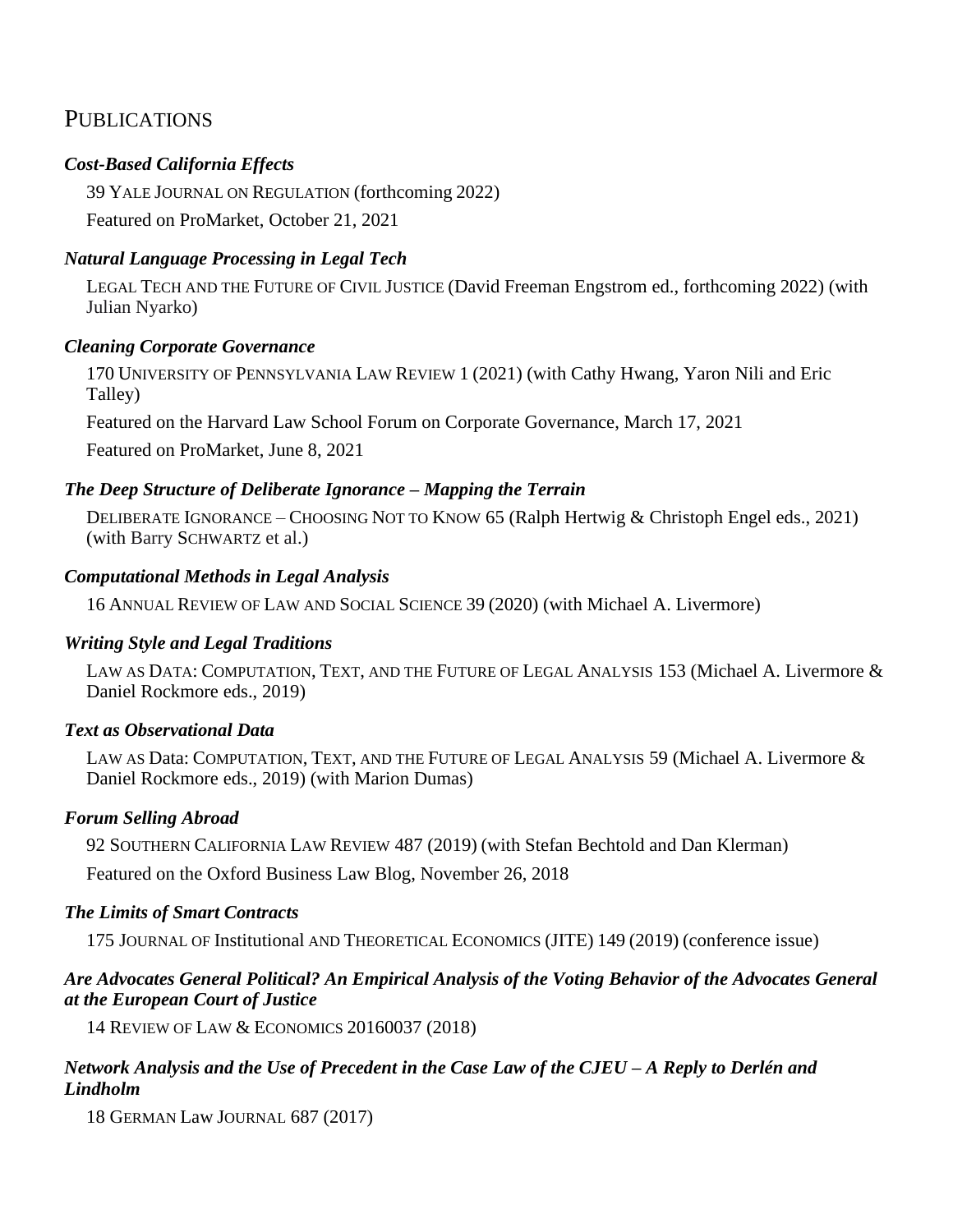#### *The Politics of Citations at the ECJ: Policy Preferences of EU Member State Governments and the Citation Behavior of Members of the European Court of Justice*

14 JOURNAL OF EMPIRICAL LEGAL STUDIES 813 (2017)

## WORKS IN PROGRESS

# *Are Lawyers' Case Selection Decisions Biased? A Field Experiment on Access to Justice*

(with Michael A. Livermore)

## *Incomplete Contracts and Future Data Usage*

(with Talia Gillis and Dan Svirsky)

## *Sex and Startups*

(with Talia Gillis and Eric Talley)

## *Hunting for Contracts on the Blockchain*

(with Julian Nyarko)

## *Privacy's Great Shock*

(with Yoan Hermstruewer)

# SELECTED PRESENTATIONS (INCLUDING SCHEDULED)

## *Incomplete Contracts and Future Data Usage*

Conference on Empirical Legal Studies (CELS), University of Toronto (2022) Consumer Law Scholars Conference, Boston University (2022, with Talia Gillis)

## *Sex and Startups*

6th Annual Penn-NYU Empirical Contracts Workshop (2022) BYU Deals Conference (2022, with Eric Talley)

## *Cleaning Corporate Governance*

University of Texas Faculty Colloquium (2022) UC Berkeley Law & Business Colloquium (2021)

Columbia Law School Faculty Workshop (2021; with Eric Talley)

NYU External Law & Economics Workshop (2021; with Cathy Hwang, Yaron Nili, and Eric Talley) University of Oxford (2021; with Cathy Hwang, Yaron Nili, and Eric Talley) Max Planck Bonn (2021; with Eric Talley)

## *The Missing "California Effect" in Data Privacy Law*

Conference on Empirical Legal Studies (CELS), University of Toronto (2022) University of Virginia Law & Economics Colloquium (2022) University of Toronto Law & Economics Workshop (2021) 31st Annual Meeting of the American Law and Economics Association (2021)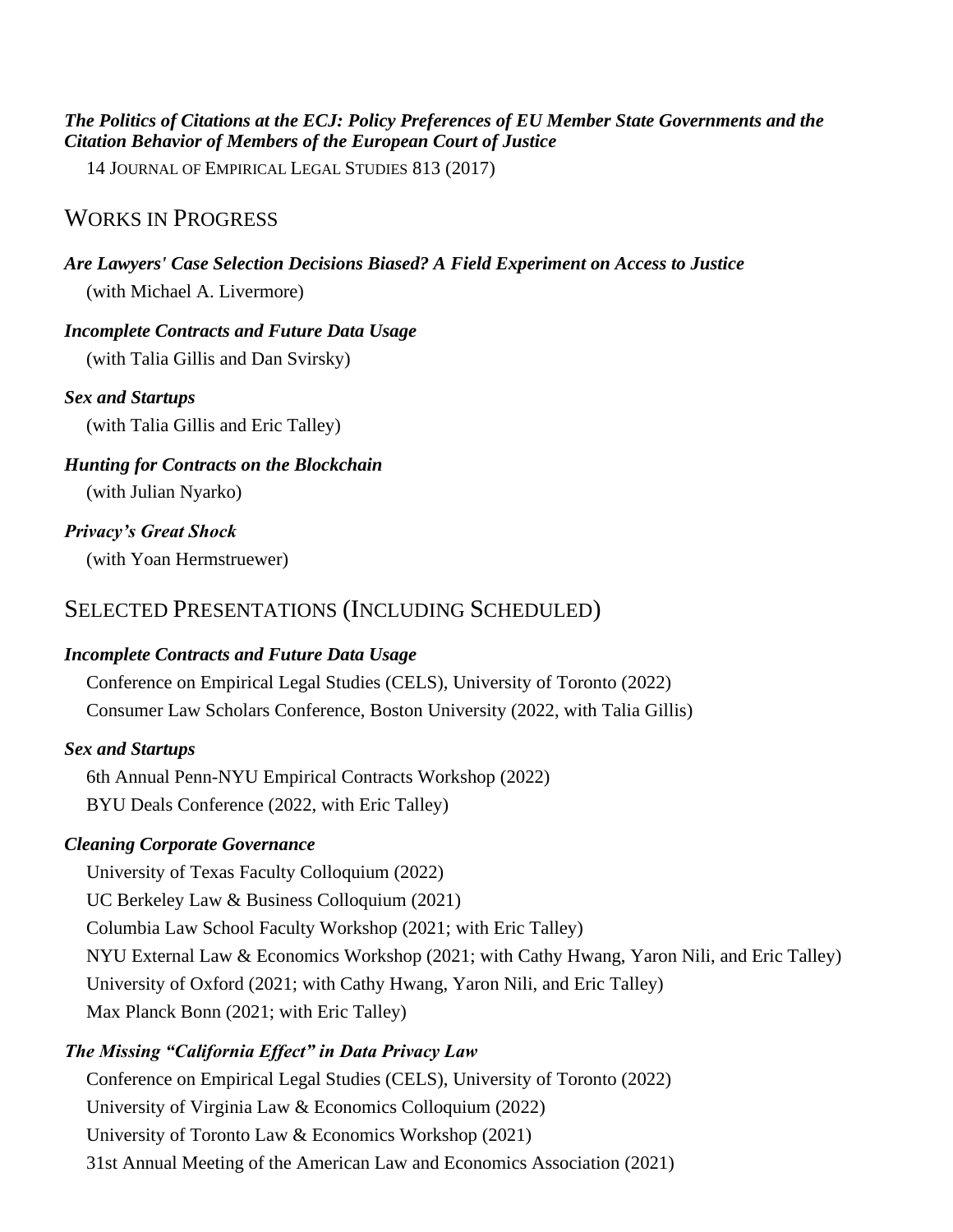5th Penn-NYU Empirical Contracts Workshop (2021) Society for Inst. & Org. Economics (SIOE) (2021) Oxford Business Law Workshop (2021) Leibniz Institute for Financial Research SAFE (2021) Columbia Law School Blue Sky Meetings (2020) Florida-Michigan-Virginia Virtual Law and Economics Workshop (2020) Online Workshop on the Computational Analysis of Law (2020) LEAP Text Analysis in Law Conference, UC Berkeley (2020) Yale University Information Society Project Ideas Lunch (2020)

## *Are Lawyers' Case Selection Decisions Biased? A Field Experiment on Access to Justice*

University of Virginia Summer Faculty Workshop (2020; with Mike Livermore) International Junior Scholars Forum in Law and Social Science, University of Chicago (2020) Conference on Empirical Legal Studies (CELS), Claremont McKenna College, Claremont, CA (2019) Canadian Law and Economics Association (CLEA), University of Toronto (2019) Academica Sinica, Taipei, Taiwan (2019)

#### *Forum Selling Abroad*

University of Michigan Law and Economics Workshop (2018) University of Virginia Law & Economics Colloquium (2018) American Law and Economics Association (ALEA), Boston University (2018) Conference on Empirical Legal Studies (CELS), University of Michigan (2018; with Stefan Bechtold) Society for Inst. & Org. Economics (SIOE), HEC Montreal (2018; with Dan Klerman) European Policy for Intellectual Property (EPIP), University of Glasgow (2015) Chicago-Kent Roundtable on Empirical Methods in Intellectual Property (2014)

#### *Writing Style and Legal Traditions*

Conference on Empirical Legal Studies in Europe (CELSE), KU Leuven (2018) Computational Study of the Law Working Group, Santa Fe Institute (2017)

#### *The Politics of Citations at the ECJ: Policy Preferences of EU Member State Governments and the Citation Behavior of Members of the European Court of Justice*

Conference on Empirical Legal Studies (CELS), Duke University School of Law (2016)

## *Are Advocates General Political? An Empirical Analysis of the Voting Behavior of the Advocates General at the European Court of Justice*

PluriCourts Seminar Series, Oslo University (2019) Conference on Empirical Legal Studies in Europe (CELSE), University of Amsterdam (2016) Midwest Political Science Association (MPSA), Chicago (2015; poster presentation) European Association of Law and Economics (EALE), Warsaw (2013)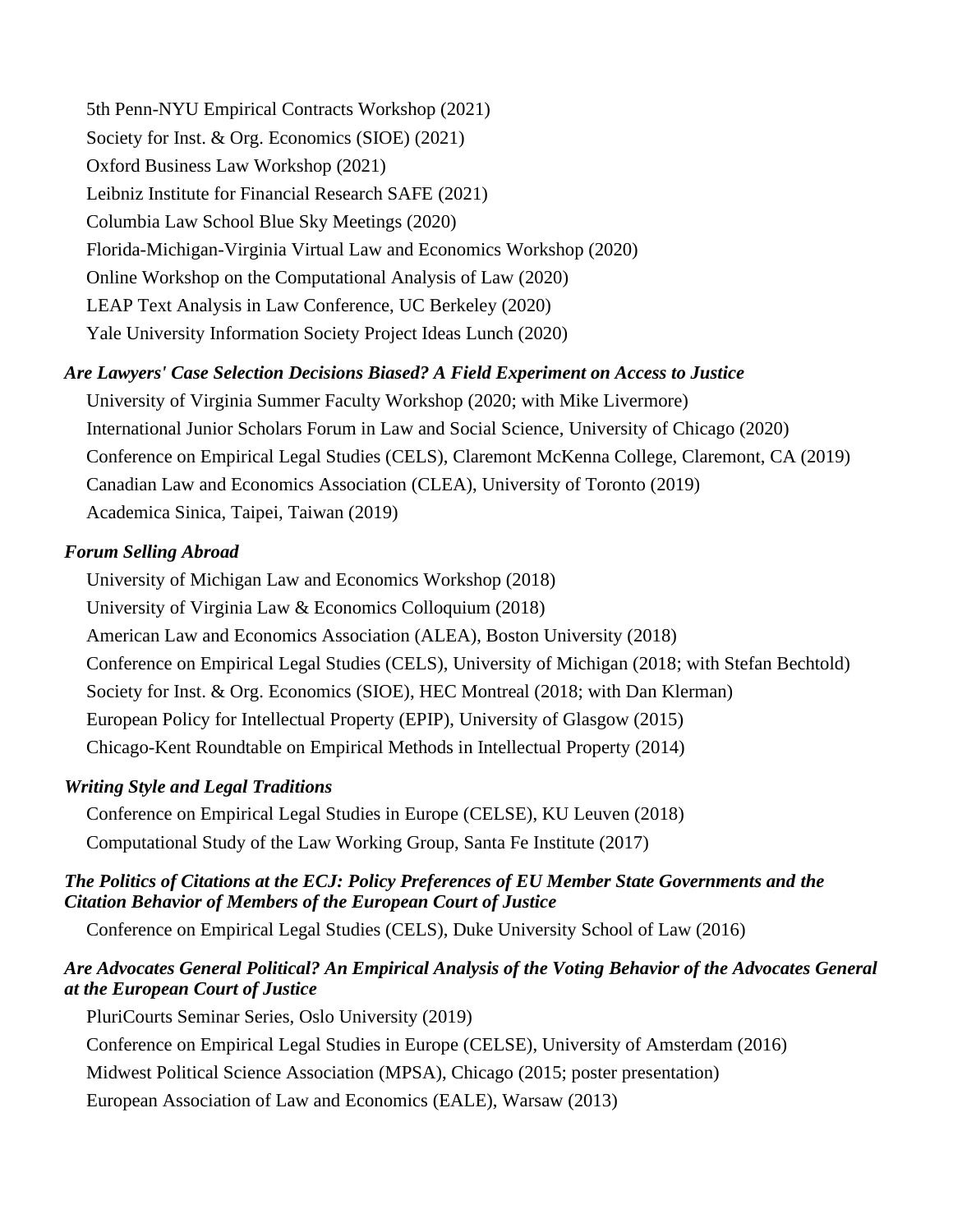# TEACHING EXPERIENCE

#### **Washington University in St. Louis School of Law**

Corporations (Fall 2021, Fall 2022) Mergers & Acquisitions (Fall 2022) LawTech (Spring 2022)

#### **University of Virginia School of Law**

LawTech (with Michael A. Livermore, Fall 2018)

#### **Bonn University**

Corporate Law and Economics (Fall 2018, Fall 2019, Fall 2020)

#### **Hamburg University**

Corporate Law and Economics (Summer 2019)

#### **Humboldt University of Berlin**

Analytical Methods for Lawyers (Spring 2017, Spring 2018, Spring 2019)

## MEMBERSHIPS AND PROFESSIONAL SERVICE

Manuscript Referee: Journal of Legal Studies Journal of Law, Economics, and Organization Journal of Legal Analysis Journal of Empirical Legal Studies American Law and Economics Review Review of Law & Economics Law & Social Inquiry Artificial Intelligence & Law Research Affiliate at the Center for Law and Economics, ETH Zurich, 2020–present

# PRIOR LEGAL EXPERIENCE

**Raue LLP, Berlin (formerly Hogan & Hartson Raue LLP)** *Associate*, Corporate Law and Venture Capital, 2016–2017

**Freshfields Bruckhaus Deringer, Brussels and Washington, D.C.** *Legal Trainee*, Antitrust, 2011–2012

**Federal Foreign Office, Berlin** *Legal Trainee*, European Union Law, 2011

**CMS Hasche Sigle, Munich** *Paralegal*, International Arbitration, 2009–2010